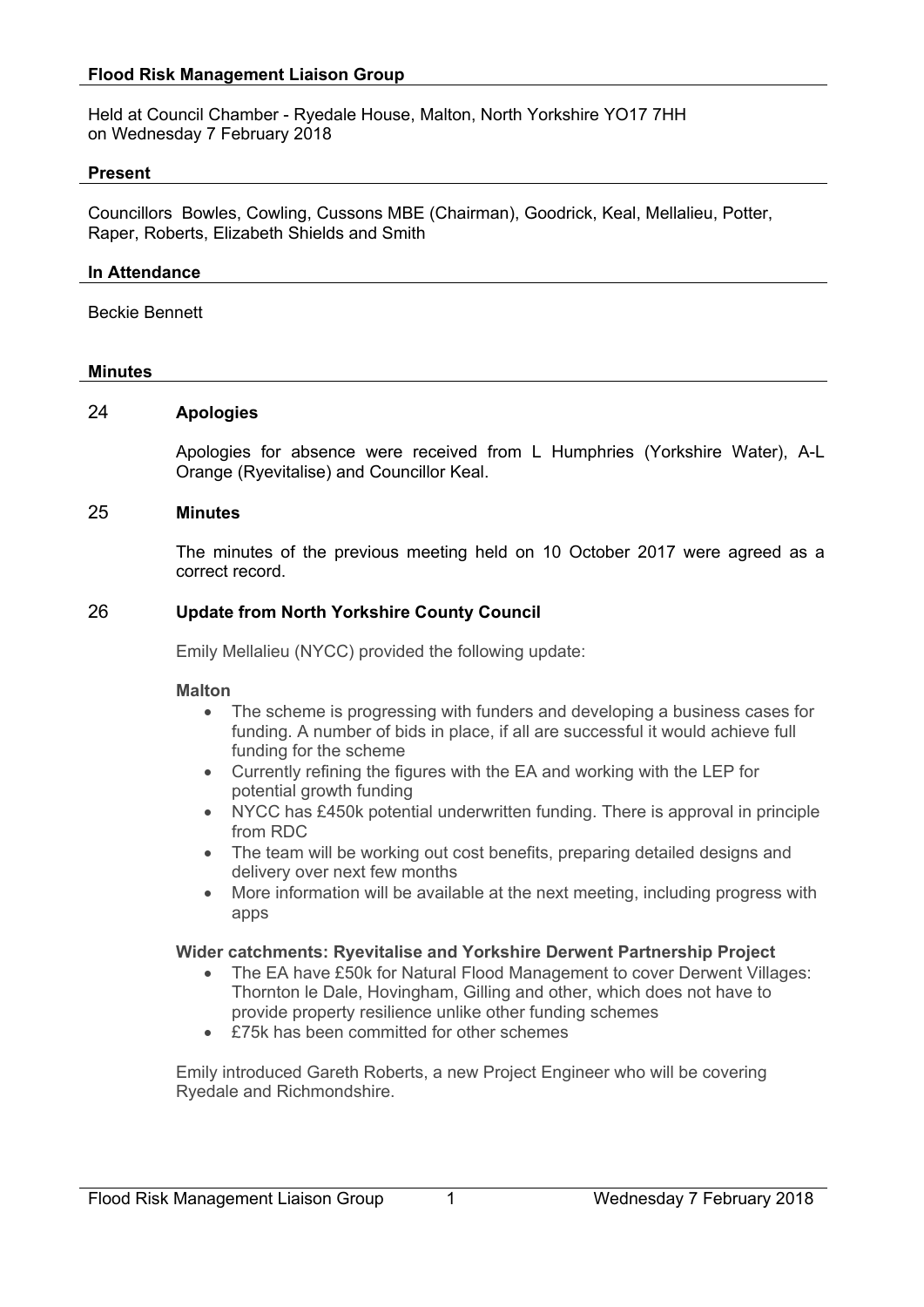NYCC has been selected by the Committee for Climate Change Adaptation as a study for part of research into the difficulties around rural authorities submitting successful funding bids.

It was asked whether the case study would lead to widespread solutions for surface water flooding. It was confirmed that of 20% impact surface water only 6% funding goes towards this. The Committee will make recommendations, however we are only at the start of the process, so difficult to comment at this stage.

In response to a question on the definition of surface flooding, it was confirmed that there are various definitions, however it can be from lack of maintenance or for other reasons. NYCC looks at internal property flooding only, blockages on highways should be dealt with by highway maintenance. Every highway gets one treatment a year on a cycle for highway clearance. Any repeat problems should be investigated and responded to.

NYCC have spent £100k and will bridge any gaps up to £450k.

Yorkshire Water are currently doing an integrated drainage plan for Norton

## **Plans for closer working with NYCC**

It was stressed that it is important to report any issues via website as the case is then referred immediately to an inspector [https://www.northyorks.gov.uk/road-drains-and](https://www.northyorks.gov.uk/road-drains-and-gully-cleaning)[gully-cleaning](https://www.northyorks.gov.uk/road-drains-and-gully-cleaning)

It was asked whether the design of gulley pots could be improved as they are unable to deal with extreme rainfall. In response, it was reported that they could but there are no plans to change them at present. NYCC is looking at more sustainable drainage methods.

Grants are available to farmers for funding to implement solutions to the problem of surface water running from private land onto public land. Treating the highway is preventing action being taken at sources, and NYCC is working with Natural England to stop this happening.

NYCC's preference is for open ditches with the onus on farmers to take responsibility for ongoing repair and maintenance. Support is required to help farmers to improve the situation. The EA is currently working on this with partners.

## **Explanation of riparian ownership**

Generally, a landowner will own a stretch of watercourse that runs on or under their land or on the boundary of their land, up to its centre.

In cases where a watercourse is on a land boundary also adjacent to the publicly maintained highway, ownership of the full width of the watercourse would be assumed to be with the landowner on the side which meets said watercourse as opposed to responsibility being shared with any land which meets the adjacent highway.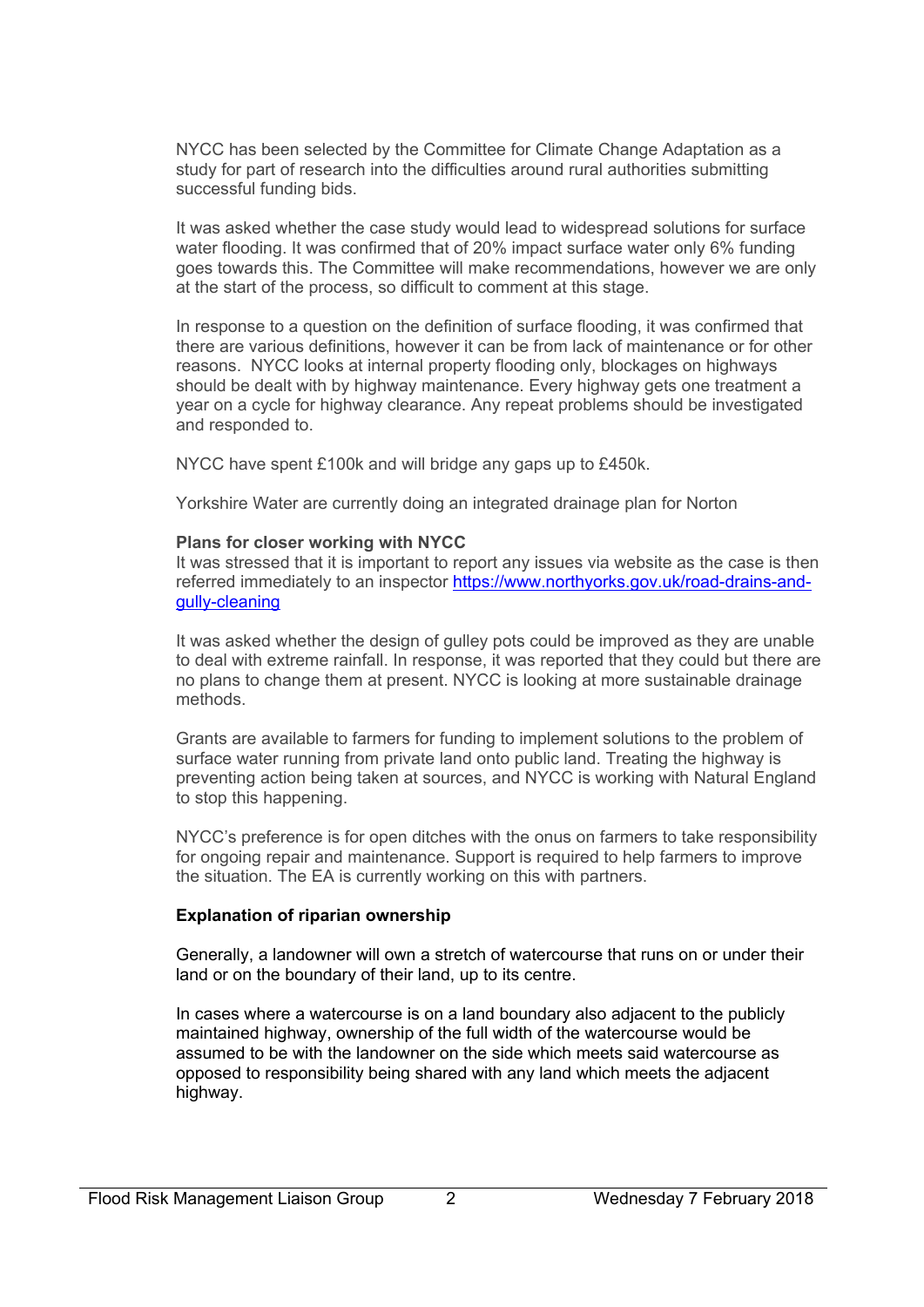Whilst the highway authority has a responsibility to maintain access across the highway, adjacent landownership would nevertheless extend to include the sub soil to the centre line of the carriageway.

# 27 **Update from the Yorkshire Derwent Partnership**

Matt Cross, Catchment Officer based with Wildlife Trust is assessing the development of projects across the Derwent partnership area.

**Ryevitalise project** (part of YDP specific to Rye)

On 16 January there was a review of the 22 project elements against the themes of Water Quality and Environment, Water Level Management and Reconnecting People through a seminar with the HLF monitor, Mike Harding – still a significant amount of detail required between now and the submission at the end of the October.

Alex Cripps, Catchment Restoration Officer, is busy with undertaking farm visits to look at developing appropriate land management agreements to restore and enhance habitats along the riparian corridor to benefit wildlife, and improve water quality and reduce sediment and other diffuse pollution from agriculture. These measure will complement CSF activities and deliver against the WFD.

A number of studies have been commissioned as part of this development phase, including access improvements, riparian, white clawed crayfish, PAWS restoration, habitats, bats, fish passage and interpretation, which will be used to inform and provide evidence for the delivery programme.

We are continuing to work with partners to develop all the schemes, with a stakeholder event planned for later this month/early March led by our interpretation consultants, the Wildfowl and Wetland Trust (Consultancy) Ltd.

# 28 **Presentation by the Environment Agency**

Russell Smith provided the following update.

 Hard and soft bed survey work to ascertain the state of the river has been undertaken in Malton. Silt and gravel are present but from a flood risk perspective are not enough to worry about. If it were removed it would return to maintain the equilibrium.

The IDB reminded Members that several years ago RDC, the IDB, Scarborough Borough Council and the EA funded a project to survey the Derwent and Hertford and compare with surveys undertaken in the in 1950s and other historical comparisons. The surveys did not identify a lot of silt generally apart from at Rye Mouth, when there is a high flow, much more flow from Rye rather than Derwent, modelling does not show impact up stream but at low flows some areas are affected by the build-up of silt, however this is very localised. It was seen as critical to compare the recent EA surveys with these.

 More survey work was possibly required down-stream however it was more difficult to get hold of older comparative material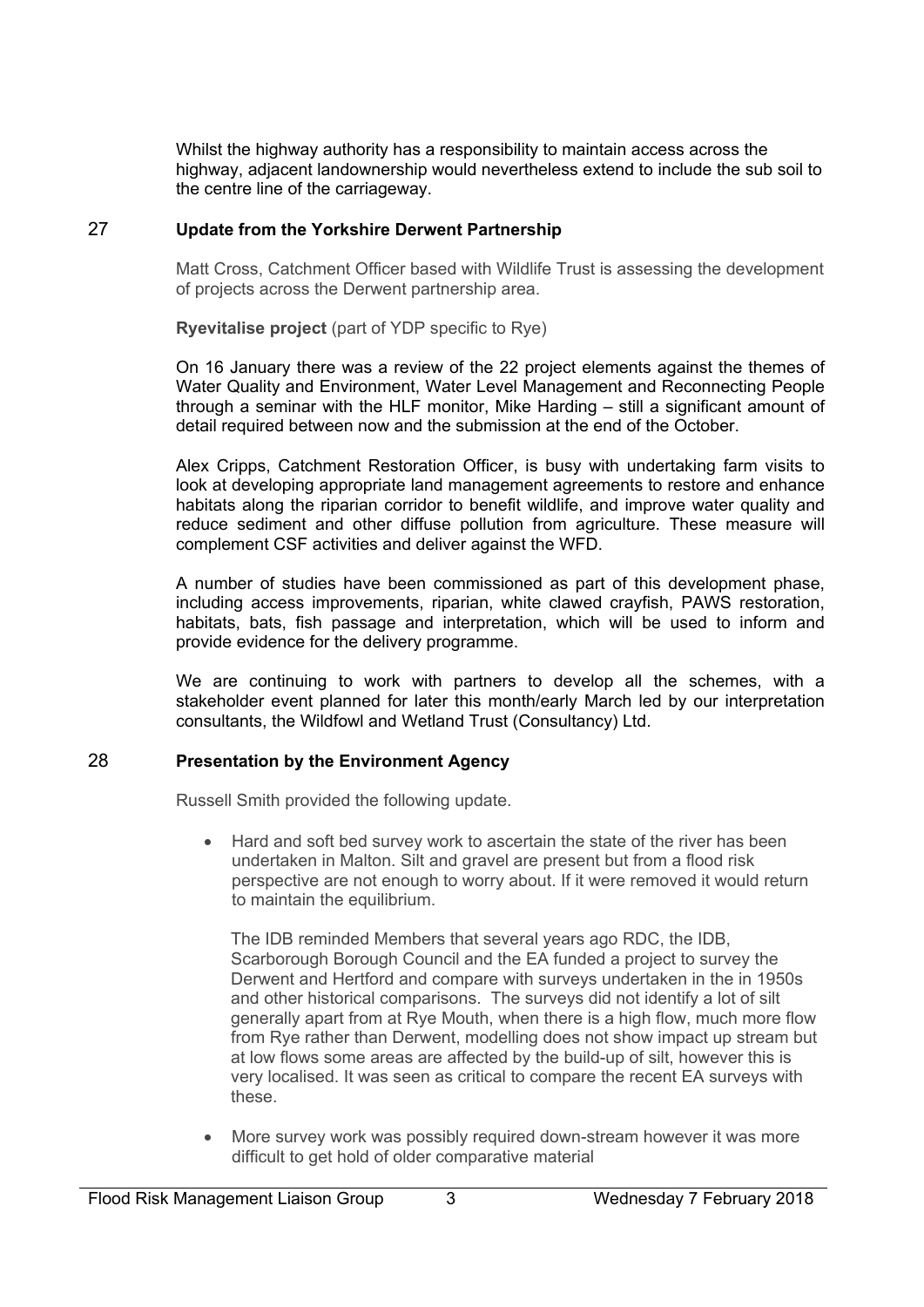- It was requested that a check was made with the EA regarding a verbal assurance made several years ago that funding would be available to remove sediment.
- EA survey work and data modelling in Thornton le Dale and lower lying parts of Vale of Pickering from Yedingham across to Hovingham is ongoing. WIP should identify crucial areas with a high flood risk to villages and if it shows benefits then it may attract funding
- The development of whole catchment approach is seen as essential to the importance of changing the national picture in terms of future projects and funding
- Assurance was given that the EA and IDB work together, however there are limitations with how they are structured and with funding issues.

# 29 **Update from Yorkshire Water**

Leah Humphries provided the following update:

Yorkshire Water are continuing to support North Yorkshire County Council and Ryedale District Council in their assessment of options for the Malton and Norton area and we have met to discuss these.

We are also putting the finishing touches to the Malton Undertrack Crossing, the safety fencing is due to be installed by Network Rail in the next couple of weeks, and at this time the piping will also be installed in the chambers under the railway which have already been constructed. Once this is in place, we are planning on carrying out a multi-agency exercise of the Malton and Norton Flood Plan with the assistance of Ryedale Council to practise the deployment of pumps.

# 30 **Update from the Internal Drainage Board**

Chris Bowles gave the following update.

- With reference to the previous question on how the EA and the IDB work together, during the lifetime of the Liaison Group relationships in the past could have been better between the EA and IDB, however improvements have been made. There is an acceptance that as staff change, the relationship needs to be maintained.
- Urban development becoming a big topic for IDB, a changing landscape is no longer just about maintenance.

| Action   Close the loop regarding surveys and comparative work between<br><b>IDB</b> and EA |
|---------------------------------------------------------------------------------------------|
| Action   EA to provide information on modelling results                                     |

• Middle Deepdale – there is no evidence to justify allocating funding by NYCC so therefore no case for RDC to support. It has been through the planning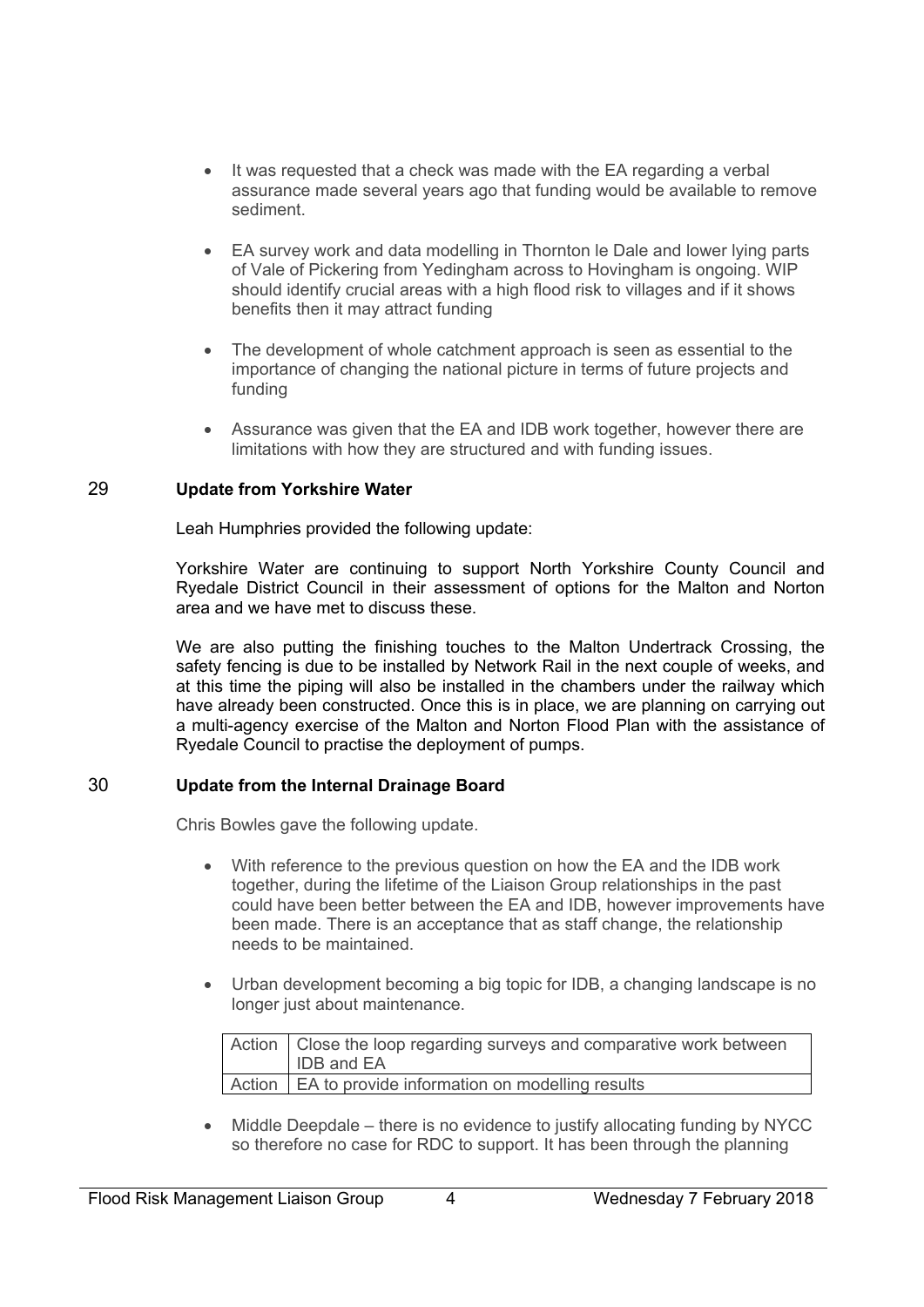process, therefore monitoring is unlikely to give a legal view that retrospective work is required. There are difficulties scaling this across North Yorkshire in that there are no queries with the rationale but there need to be tangible benefits. NYCC/IDB will continue to liaise to look for alternative funding sources.

 It is a government priority that National guidance is applied to applications and growth.

RDC Head of Planning to be requested to provide advise on how the planning authority and the planning process, as part of local plan if necessary, can enforce monitoring by developers as a condition to be done before, during and after developing areas of land.

 A64 drainage – the CCTV study shows the source of water and A64 does contribute to issues in Old Malton. A funding application is a work in progress however the EA still has to decide their contribution. Highways England has given NYCC all drainage plans. WSP study has focussed on this.

# 31 **Update from Ryedale District Council**

Beckie Bennett gave the following update:

- Progressing with two new agreements with YW
- Pump for deployment at Tate Smiths Yard
- Wayleave for Church St toilets to facilitate deployment of pumps in the event of flooding and pumping
- Three RDC flood grants have been approved
- Organised Working Near Water Training undertaken Friday 2 February multi-agency approach
- Planning pump deployment training (multi-agency approach)
- Reviewing Malton Norton and OM Multi Agency Pump Plan and will ensure integration with M&N CRP
- New officers involved in across all agencies and a multi-agency training flood event will be planned to test the updated plans
- Supporting NYCC as Lead Flood Risk Authority in their bid developing a business case to the LEP growth fund for funding towards the M N and OM Project - will include an economic impact assessment, as well as bridging funding gap it is essential that the sustainable economic benefits of the project are understood
- Planning a multi-agency stake holder event to raise awareness of how communities can assist with developing community resilience and the support available from various agencies
- Increasing resilience through NYLRF and officers attending various strategic/tactical/operational training in the event of an emergency (flooding, terrorist attacks)

# 32 **Any other business**

There was no other business.